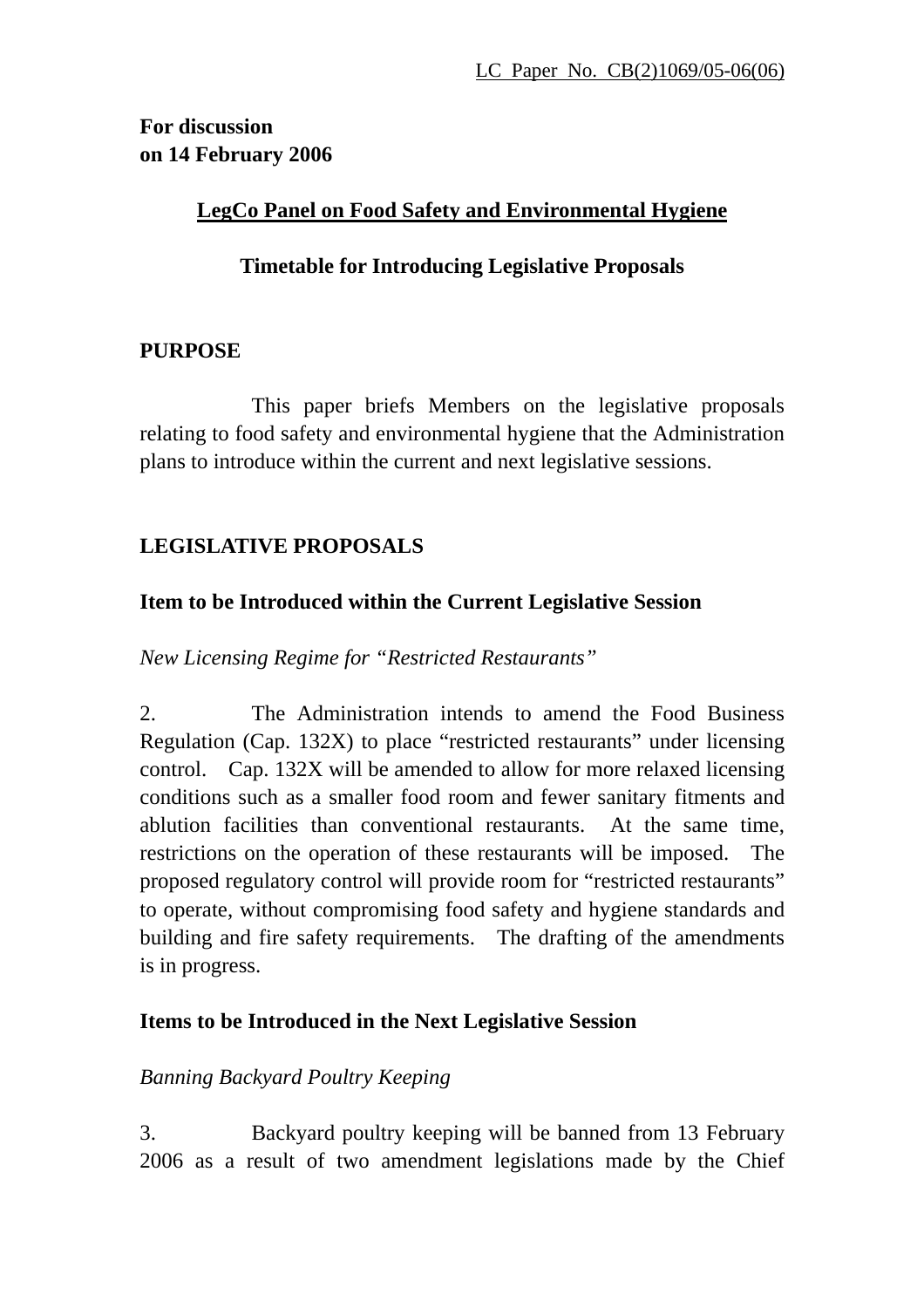Executive in Council. Nonetheless, there are inconsistencies in respect of the enforcement and sanctions against illegal poultry keeping between the Public Health (Animals and Birds) Ordinance (Cap. 139) and the Waste Disposal Ordinance (Cap. 354). We aim to amend Cap. 139 and, where necessary, other relevant Ordinances/Regulation and introduce a Bill within 2006 to achieve consistency. In the light of the threat posed by avian influenza, we may also need to introduce public health related legislation at short notice.

# *Regulation and Monitoring of Fish Imported from Overseas Countries and Places*

4. With the objective of enhancing the regulation of importation of fishery products, including live fish, thereby ensuring that they are fit for human consumption, we are reviewing overseas regulatory frameworks and practices for aquatic products with a view to formulating our local regulatory regime. The following components may be included in the proposed regulatory regime -

- (a) all traders in the fishery products business, including producers, transporters, sellers, etc. will need to be registered;
- (b) imports have to land at designated landing points;
- (c) documentation will be required: for imports, sale and purchase of fishery products; health certificate requirements for cultured products; and
- (d) power for the relevant authorities to inspect, test and recall fishery products on public health grounds.

# *Control of Fishing Activities and Conservation of Fisheries Resources in Hong Kong Waters*

5. In March 2005, we briefed Members on the proposed amendments to the Fisheries Protection Ordinance (Cap. 171). The proposals aim to establish a regulatory framework for the control of fishing activities and conservation of fisheries resources in Hong Kong waters. Proposed measures include the introduction of a fishing licence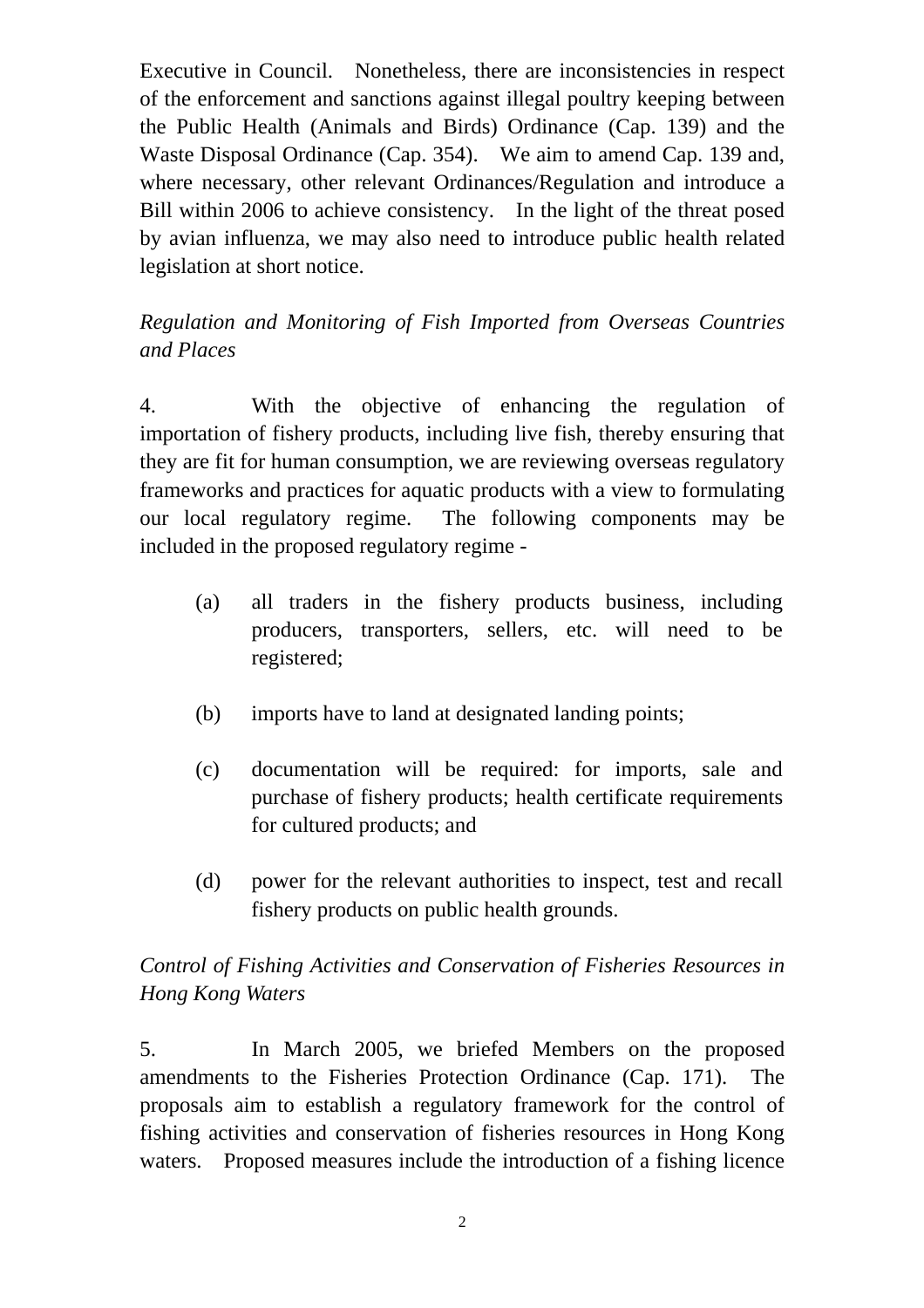system, designation of fisheries protection areas and establishment of a legislative framework for implementation of an annual territory-wide closed season when necessary. Since the LegCo and stakeholders had divided views on the proposals and the fishing community requested the Government to provide more assistance to help them tide over the proposed closed season and switch to other sustainable operations, the Agriculture, Fisheries and Conservation Department has established a working group comprising representatives from the fishing community, academics and green groups to discuss the details of the proposals. We are formulating a package to address the concerns of various parties.

### *Enhancing the Control Regime of Pesticides*

6. The Environmental Protection Department is taking the lead in implementing the Stockholm Convention on Persistent Organic Pollutants. We will introduce amendments to the Pesticides Ordinance (Cap. 133) to provide explicit power to the Government to implement the obligations under the Stockholm Convention. We will also take the opportunity to introduce amendments to enhance the control regime of pesticides. The legislative proposals include reforming the registration format of pesticides, establishing an accreditation scheme for pest control service providers and pesticides applicators, requiring farmers to attend pesticides safety course and providing appropriate powers to the pesticides inspectors to take enforcement actions. The proposals would help protect public health and enhance food safety.

# *Stiffening the Penalties for Repeat Cleanliness Offenders*

7. Following our consultation with the Panel in December 2005 on our proposal, we will introduce the following legislative amendments to stiffen the penalties for repeat cleanliness offenders -

- (a) imposing community service order and higher fine at the discretion of the Court on those who commit littering, spitting and/or dog-fouling three times in 24 months; and
- (b) issuing fixed penalty notices of \$3,000 and \$5,000 respectively for offenders who commit second and third time offences in unauthorized posting of bills and posters within a period of 24 months.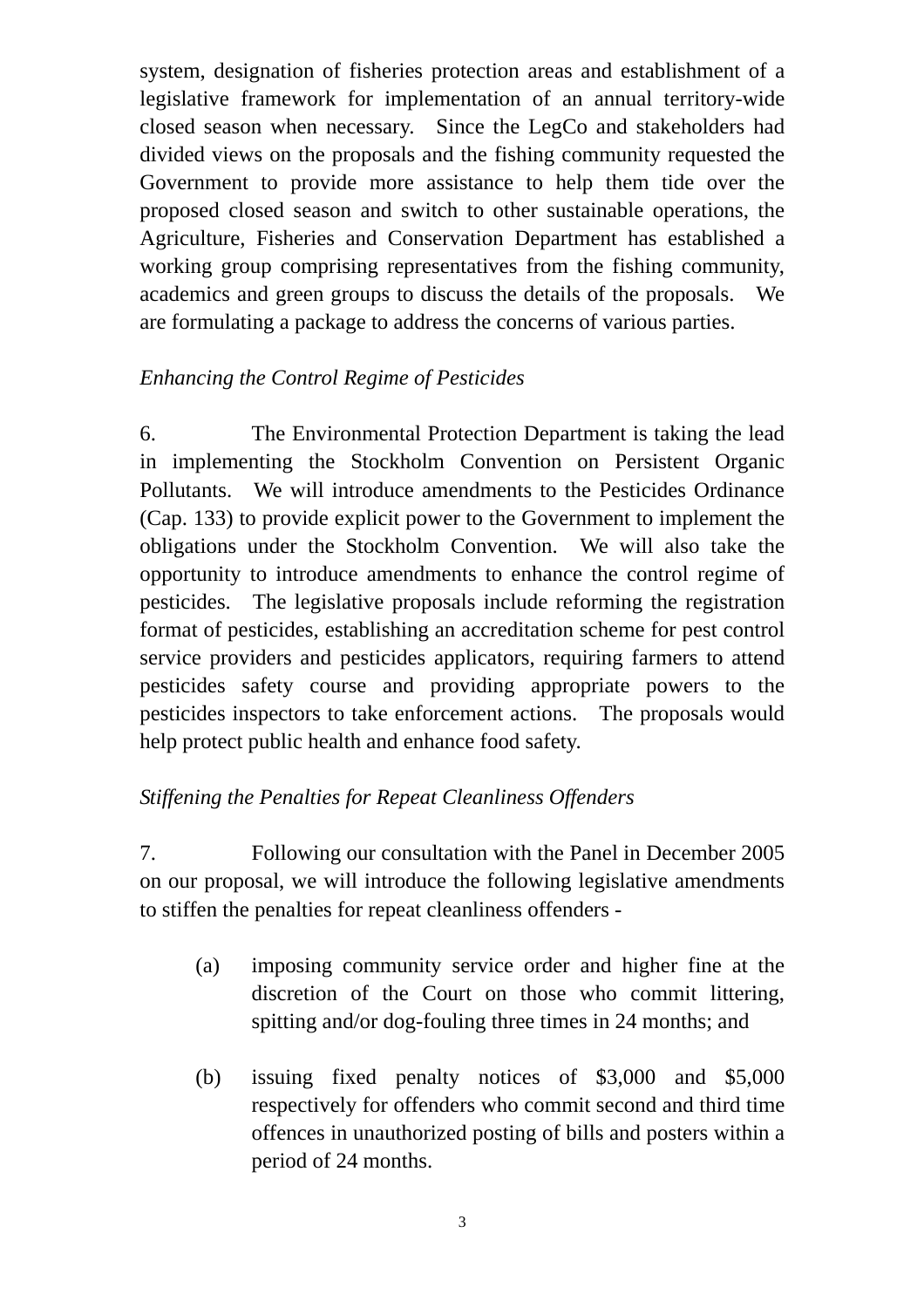### *Regulation of Poultry Slaughtering Plant*

8. To minimise the risk of human infection of avian influenza, we have been actively exploring the idea of developing a poultry slaughtering plant in Hong Kong. Our aim is to achieve complete segregation of humans from live poultry. We intend to amend the Poultry (Slaughtering for Export) Regulations (Cap. 139E) and, where necessary, other relevant Ordinances/Regulation to put in place a licensing regime for the operation of the future slaughtering plant. Areas to be covered in the legislative proposal include the design and hygiene of the plant, slaughtering equipment as well as slaughtering and inspection processes.

### *Introduction of a Mandatory Labelling Scheme on Nutrition Information*

9. We plan to amend the Food and Drugs (Composition and Labelling) Regulations (Cap. 132W) for introduction of a mandatory labelling scheme on nutrition information. This can facilitate consumers to make healthy food choices and regulate misleading or deceptive nutrient-related claims. Under the proposal, food labels have to display nutrient content of the food in a standardized manner, and nutrient-related claims will be regulated. The scheme will be implemented by two phases. In phase I, which will be implemented two years after the enactment of the legislation, prepackaged food with claims will be required to label energy plus five core nutrients. Phase II will be implemented two years after the implementation of phase I. In Phase II, all prepackaged food, except those exempted, will be required to label energy plus nine core nutrients.

#### *Prohibition of Abstraction of Seawater from Specified Areas*

10. At present, the Food Business Regulation (Cap. 132X) only governs the quality but not the source of the water in fish tanks. As a result, an operator would be considered to have breached the law only if the test result of the water sample taken from the fish tank is found to be below the legal standard.

11. Members were consulted in April 2005 on our proposal to amend the Food Business Regulation (Cap. 132X) to prohibit abstraction